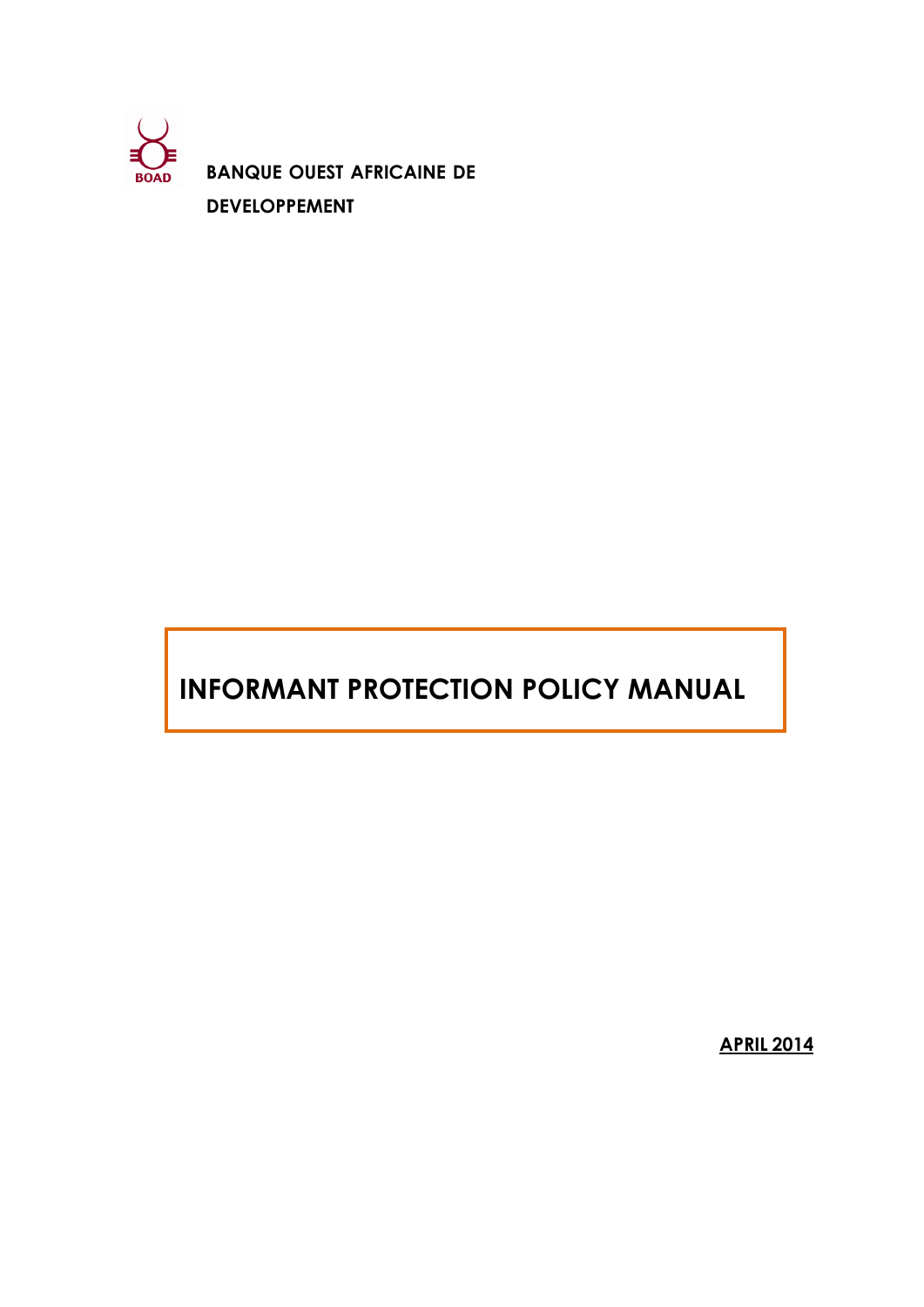# **SUMMARY**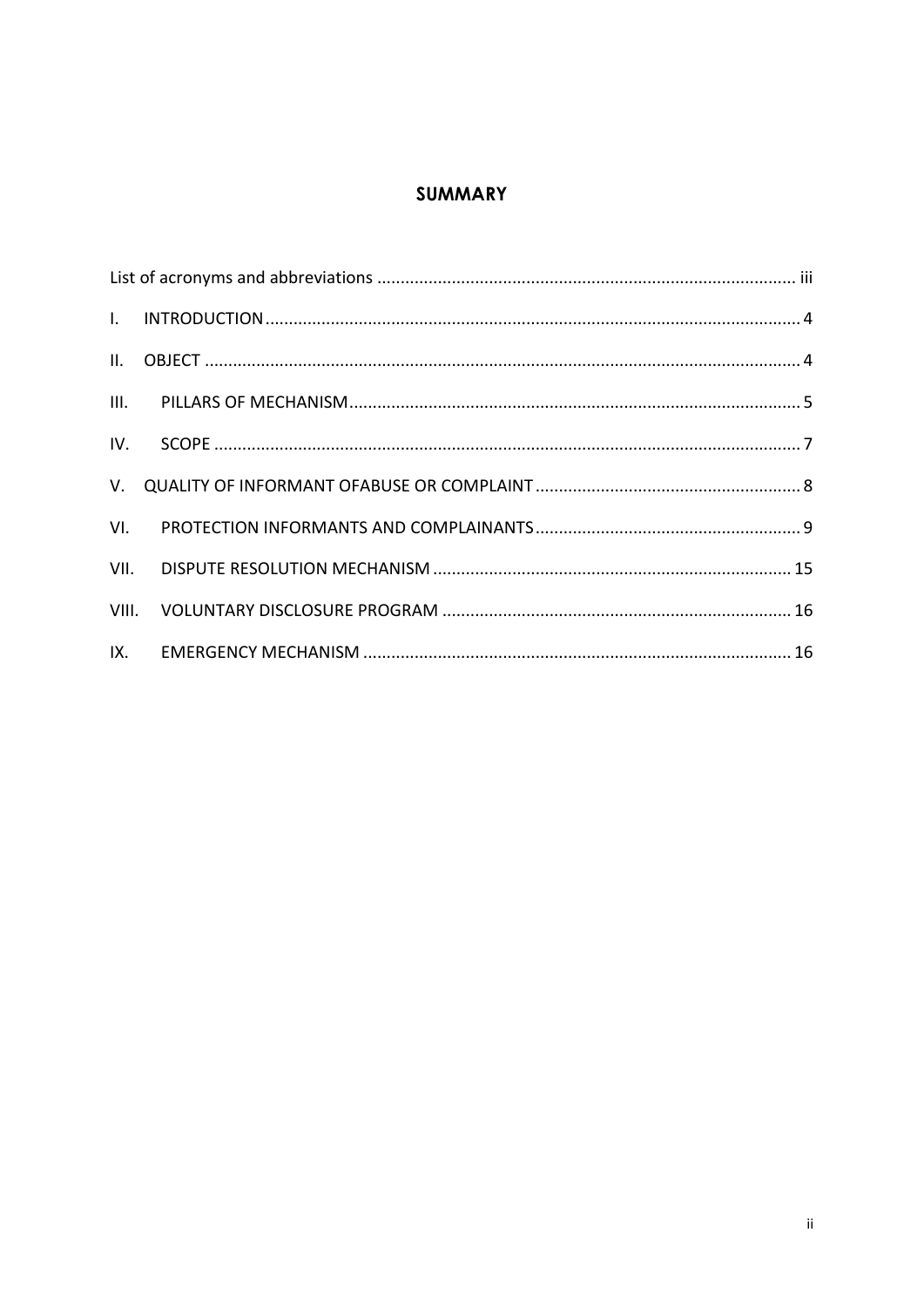# <span id="page-2-0"></span>**List of acronyms and abbreviations**

- **BOAD** : WEST AFRICAN DVELOPMENT BANK
- **DILFC** : Division of the integrity and the fight against fraud and corruption
- **MPPCF** : Manual of Policy and Procedures for the prevention and fight against Corruption and Fraud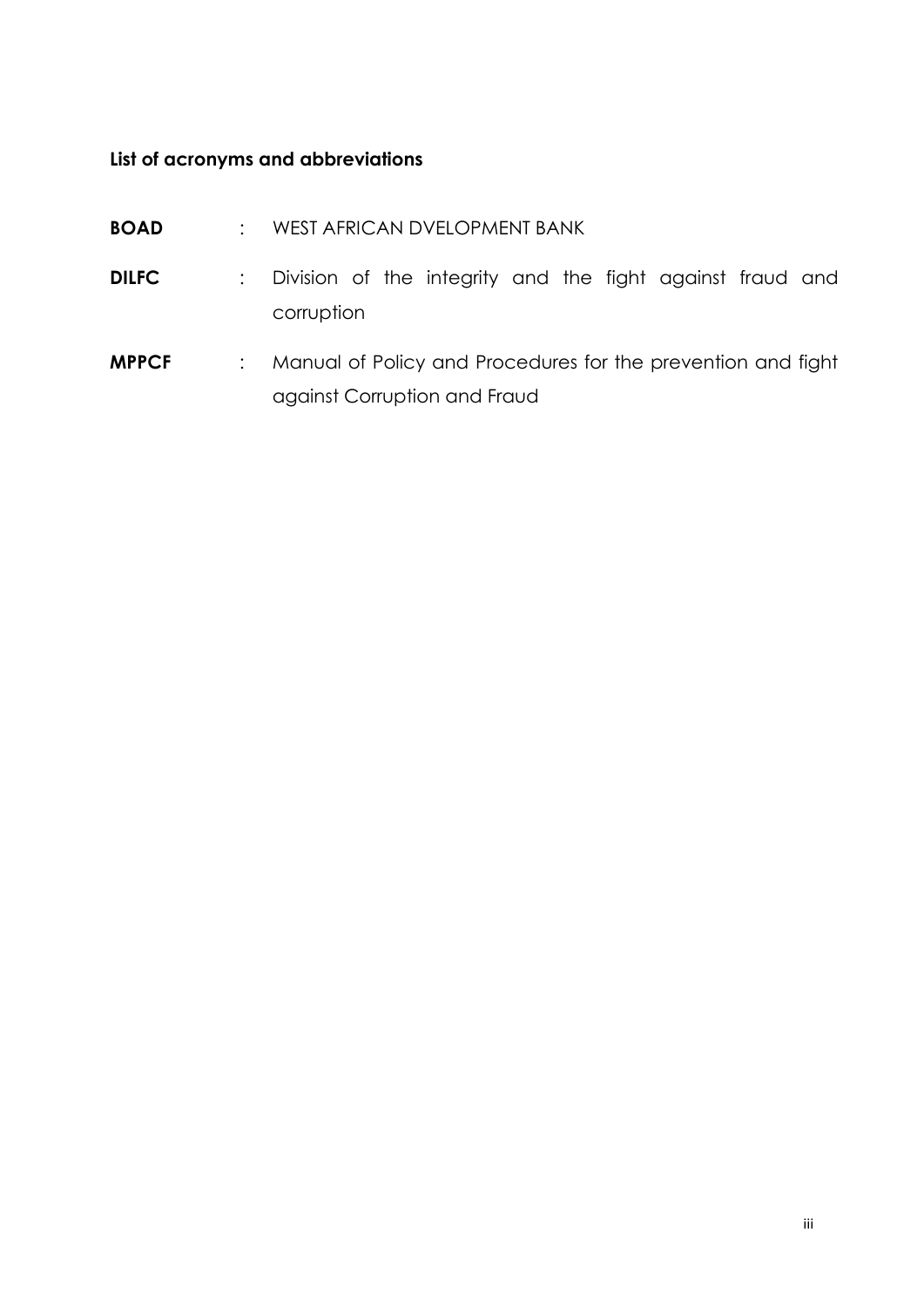# <span id="page-3-0"></span>**I. INTRODUCTION**

1.1 This Policy of whistleblower protection aims to strengthen the integrity of the West African Development Bank (BOAD) system, to fight against corruption and other wrongdoing and provides mechanisms of abuses denunciation and protection rules for denunciators or whistleblowers of acts of misconduct under the Policy Manual and Procedures for Prevention and Fight against Corruption and Fraud (MPPCF). It falls in line with the efficient implementation of the Policy and Procedures for Prevention and Fight against Corruption and Fraud Manual (MPPCF) and investigation and sanctions procedures that it completes.

## <span id="page-3-1"></span>**II. OBJECT**

2.1 The Bank is committed to upholding the highest ethical, moral and legal norms within it as in projects, programs and activities it finances. In accordance with this commitment and in order to promote good governance and transparency, this policy is primarily intended to provide an opportunity to voice it concerns about misconduct and to provide assurance that disclosers of information about fraud, corruption or any other breach will be protected from retaliation.

Reprehensible practices are all acts of corruption, fraudulent, collusive maneuvers, coercive maneuvers, obstruction and obstructive maneuvers in the activities and operations financed by the Bank, as defined in the Policy and procedures Manual to prevent and fight against Corruption and Fraud (MPPCF). The policy outlines the following aspects: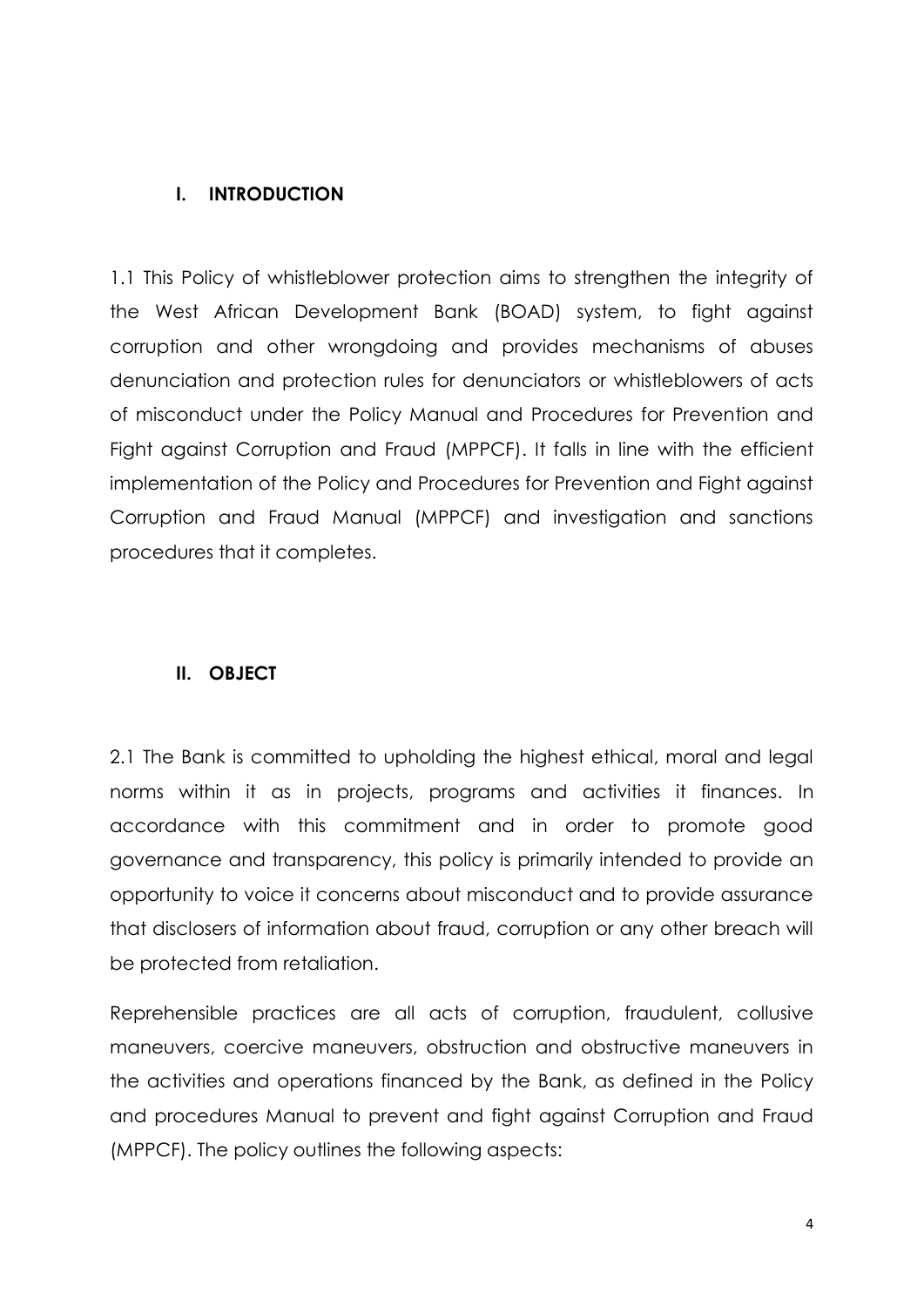- The pillars of the mechanism;
- The scope;
- The quality of whistleblower and / or complainant;
- Protection and appeal procedures of whistleblowers and complainants;
- The mechanism for resolving disputes;
- The voluntary disclosure program;
- The processes and procedures, and
- The emergency device.

2.2 The Comptroller General is designated as guarantor of abuses whistleblowers and is empowered to implement this Policy. The Integrity and fight against fraud and corruption Division (DILFC) under the General Control will be responsible for carrying out investigations required by the Policy through its Bureau of Investigation.

## <span id="page-4-0"></span>**III. PILLARS OF MECHANISM**

3.1 The MPPCF underlines the need to detect, report and, more importantly, prevent any form of mismanagement of resources. The establishment of a whistleblower protection policy is likely to strengthen good governance in the Bank and in the projects it finances.

According to the MPPFC, the Bank will have a reliable, effective and efficient mechanism for third parties, the staff of the Bank and development partners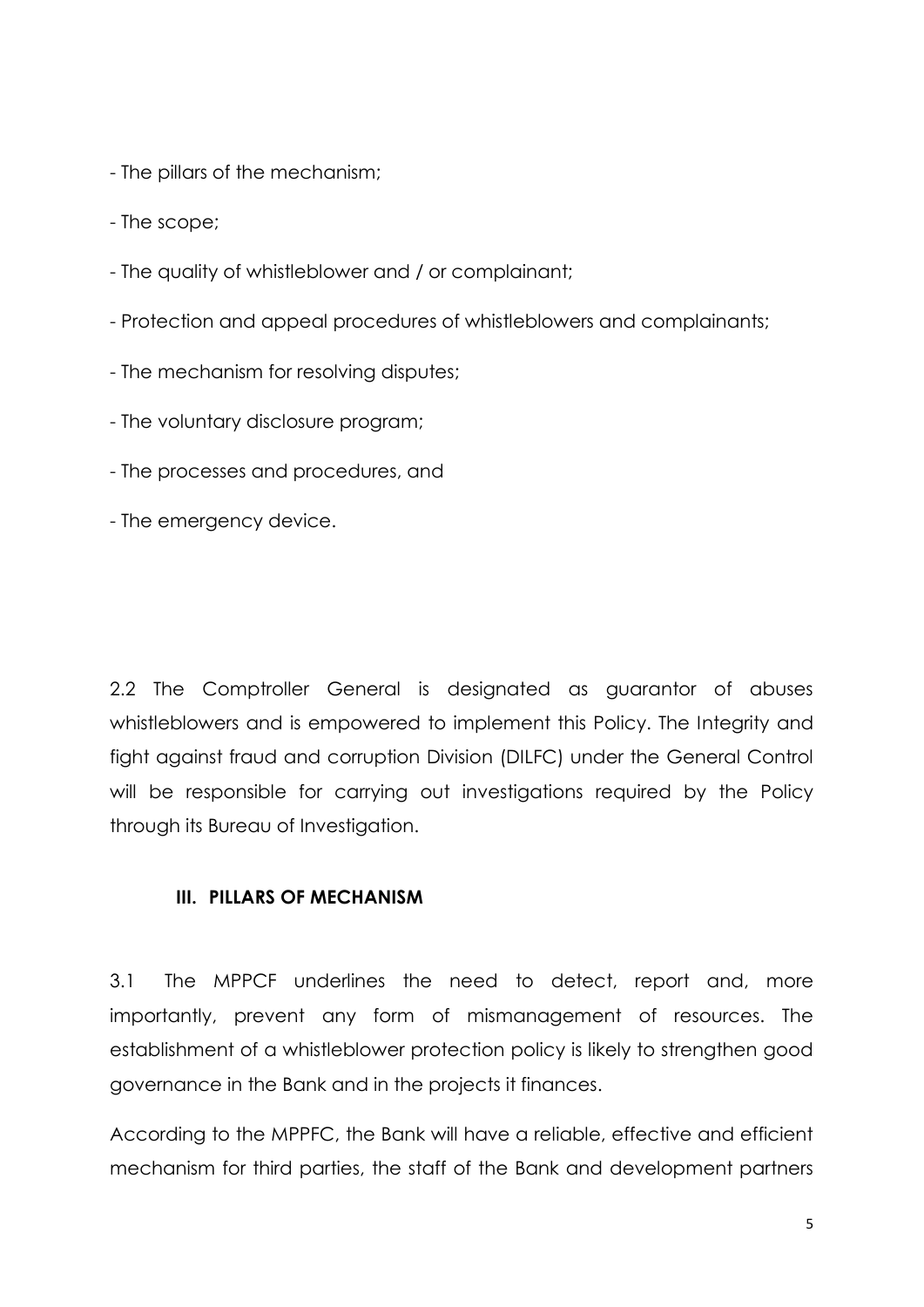to report, confidentially, cases of reprehensible practices on from the Bank staff and others involved in projects and activities it finances. The "Bank staff" includes all officers of the Bank. For the purposes of the application of this policy, are treated as members of the Bank staff, temporary staff, consultants employed by the Bank or any person hired or employed on a permanent or temporary basis, directly or indirectly, by the Bank.

3.2 It exists in the Bank a range of instruments and initiatives that will continue to be utilized to the deterrence, prevention and detection of reprehensible practices. The application of best practices and standards of internal control is one of the pillars of this policy. This framework will provide the Department a suitable environment for defining control philosophy and operating style within the Bank by sensitizing the staff on the issues of integrity and ethical values, on delegation of powers and responsibilities, as well as on strengthening internal controls.

3.3 The Staff has participated in defining values ("core values") of the Bank, which require, at any time, the observation of ethical standards, honesty and the highest responsibility and dictate it the best customer service in rigor, efficiency and transparency. The core values are supported by a credible mechanism of abuses denunciation and grievances processing.

3.4 The core values encourage the staff of the Bank to avoid any act that might tarnish their image as responsible, international officers or employees of the Bank. They are required to watch the greatest discretion in the exercise of their duties and avoid situations of real or apparent conflict of interest between their duties in the Bank and their private activities.

3.5 The Code of Ethics of the Bank, the Regulation and the Staff status, the Code of Conduct applicable to officers of the Bank and the Charter of the representative of the Bank in the board of directors of companies and institutions, strengthen compliance with core values and provide staff to demonstrate integrity, honesty, probity and loyalty in the performance of his duties and his private activities.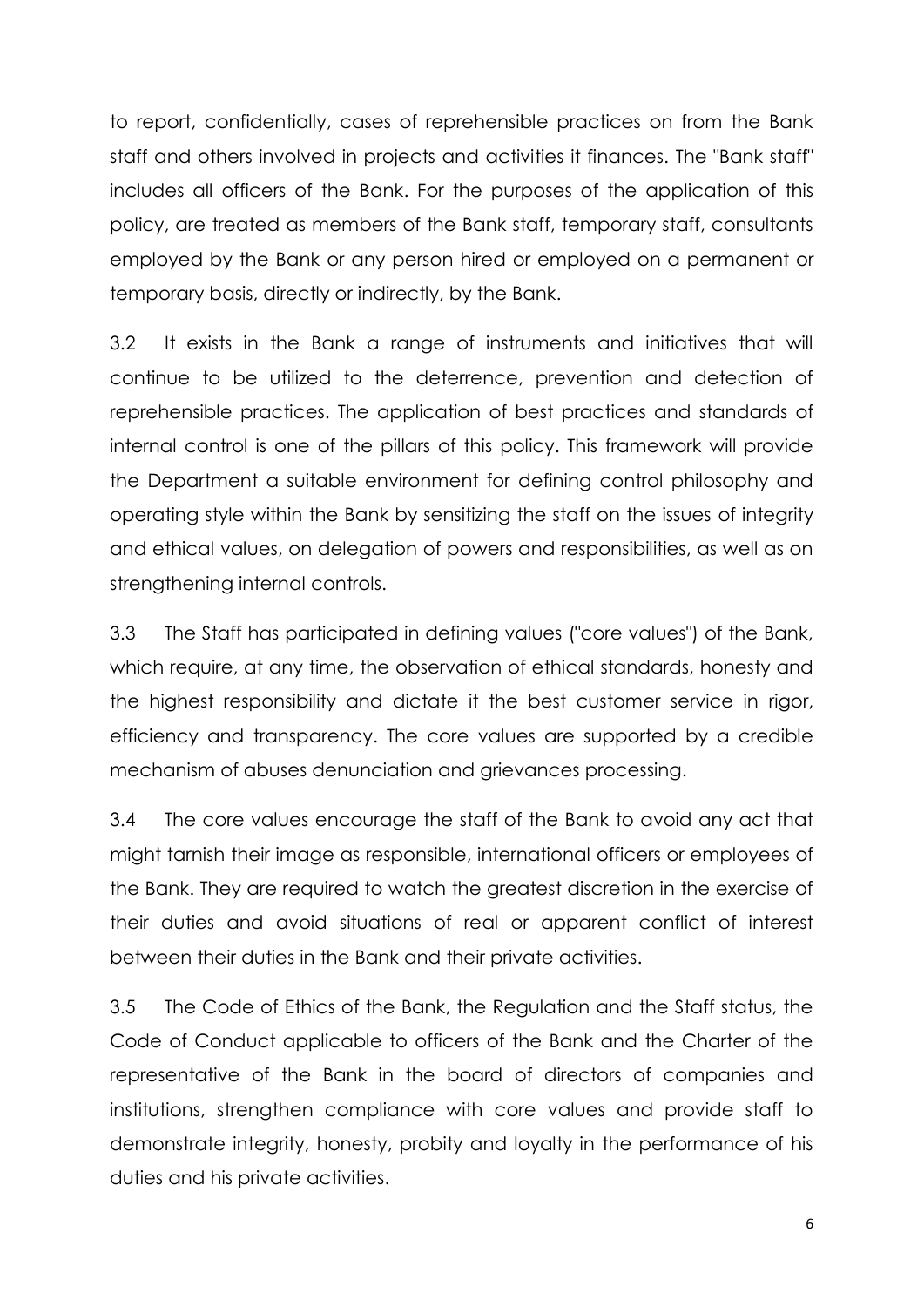#### <span id="page-6-0"></span>**IV. SCOPE**

4.1 In accordance with the Policy and Procedures for Prevention and Fight against Corruption and Fraud Manual (MPPCF) and the policy of investigations and sanctions, the staff of the Bank shall report any act of fraud and corruption or any other breach of which he becomes aware of.

Similarly, in line with its policy of good governance, the Bank requires its development partners and stakeholders to report acts of reprehensible practices, including those involving staff and / or projects of the Bank and the actions that affect the operations and mission of the Bank.

In general, the revelations expected from Bank staff and parties affected include the following, the list is not limited: (i) unlawful acts or instructions involving the violation of the law, waste, the mismanagement, abuse of power, a serious and specific health or public safety hazard, (ii) noncompliance with statutory obligations in the host country, the place of employment or in the country of assignment; (iii) fraud, (iv) corruption, (v) failure (vi) coercion, (vii) collusion (viii) any other act endangering operations and mission of the Bank.

4.2 The denunciations of abuse should be made with firm conviction that the reported fact is true. Assertions and concerns expressed anonymously are considered at the discretion of the Bureau of Investigation. In exercising this discretion, the Bureau of Investigation is based on factors such as the seriousness of the claim, its credibility and the extent to which this assertion can be confirmed or corroborated from recognizable source, the list is not exhaustive.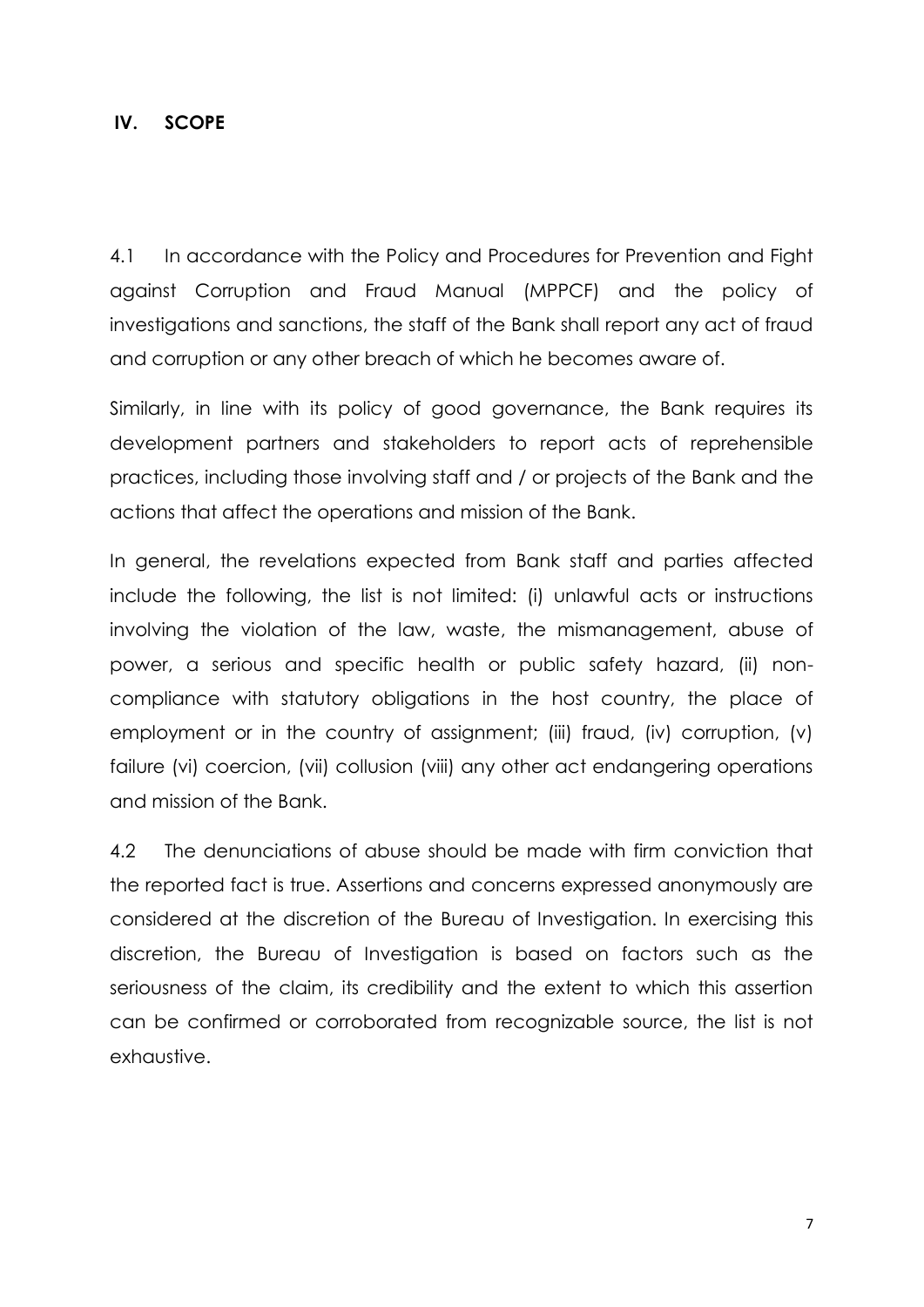## <span id="page-7-0"></span>**V. QUALITY OF INFORMANT OFABUSE OR COMPLAINT**

5.1 Is informant of abuse or complainant any person or party who communicates or turns about to communicate a concern, assertion or information indicating that an act of reprehensible practice is being committed or has been committed in the Bank or in a project or program of the Bank, knowing or having a firm conviction that the concern, the assertion or the information is true.

These persons or parties include, the list is not exhaustive, the Bank staff, contractors, consultants, national officials, officers f executing agencies, professional organizations and non-governmental organizations, officials of other international financial institutions, former officials of the Bank and any other entity or person.

5.2 This Policy does not apply to grievances of Bank staff regarding nonconclusive test reports, performance assessments, and discrimination in the allocation of labor, equality of opportunity in employment, sexual harassment or any other personal grievance.

This type of complaint is sent to the Department of Human Resources and other mechanisms established for this purpose by the Bank, which make a report to the President of the Bank for the suitable actions.

However, if the informant or complainant considers that the management of the Bank uses factors such as test reports, performance assessments, and allocation of labor, equality of opportunity or any form of harassment in retaliation, the policy applies.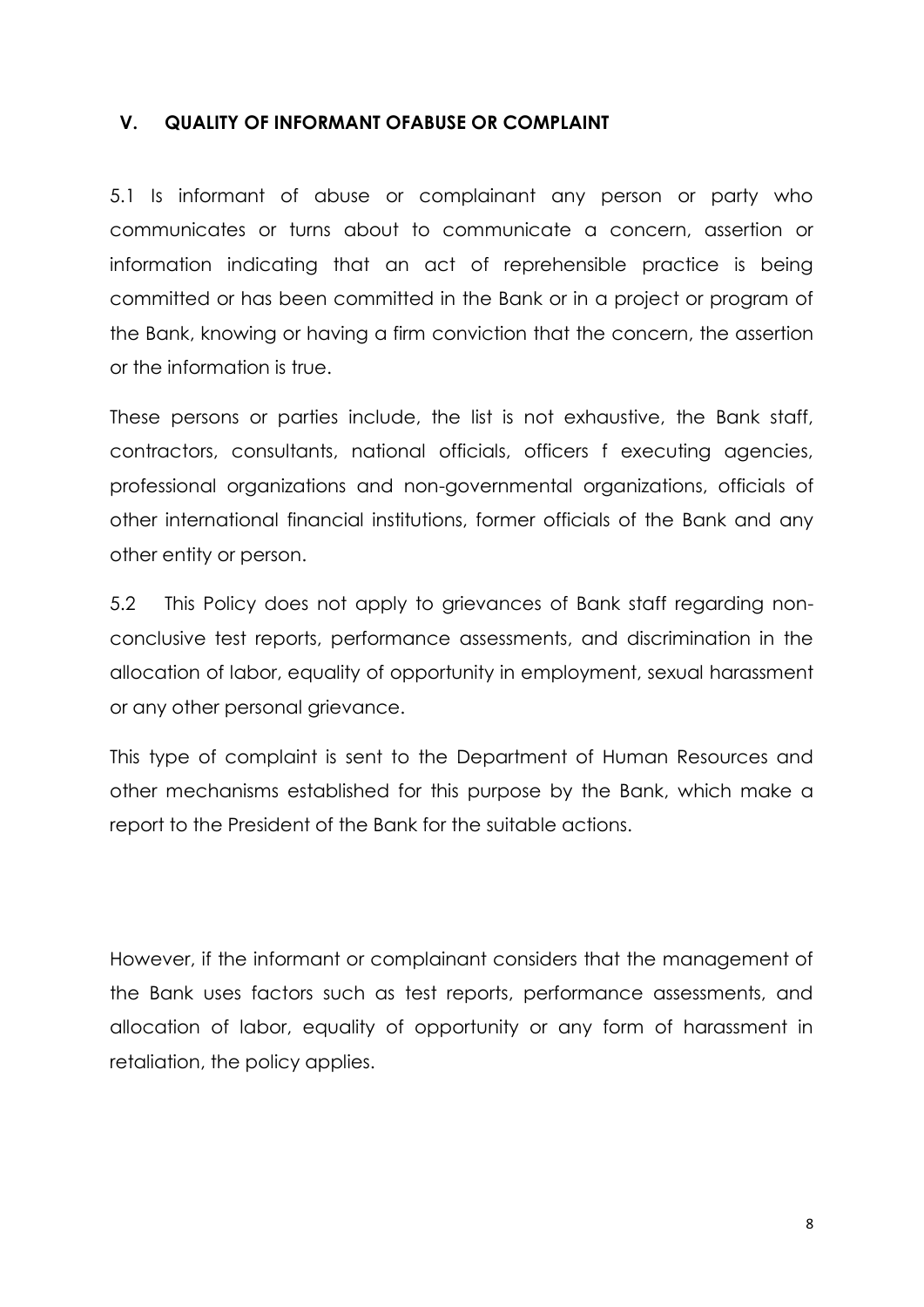5.3 The success of this policy depends in part on the moral conscience and professional ethics of the informant or complainant and the guarantee of confidentiality.

However, any sense of peer ostracism, harassment or persecution by the management can only discourage informant of abuse. To avoid psychological pressure that these conflicts can lead to for informants and complainants, they benefit protection from the Bank.

5.4 It should be noted that informants and complainants report the facts. They are not investigators or inspectors, they do not determine whether corrective action is required, nor do they define those suitable.

#### <span id="page-8-0"></span>**VI. PROTECTION INFORMANTS AND COMPLAINANTS**

6.1 The Bank shall ensure by all means to protect the identity and person of informants and complainants. For a mechanism of denunciation and complaint to operate with due efficiency, stakeholders must be properly assured that the information provided will be treated confidentially and, above all, they will be safe from retaliation in the Bank and outside the Bank. The identity of the informant or complainant remains confidential, unless: (i) the person agrees to be identified, (ii) identification is necessary to enable the Bank and the police to conduct investigations and give an appropriate response to the information revealed (iii) identification is required by law or the rules and regulations of the Bank in case of false accusation, and (iv) the person accused has the right to this information under the Act or the rules and regulations of the Bank in the context of disciplinary proceedings. In this case, the Bank shall inform the informant or complainant before revealing his identity.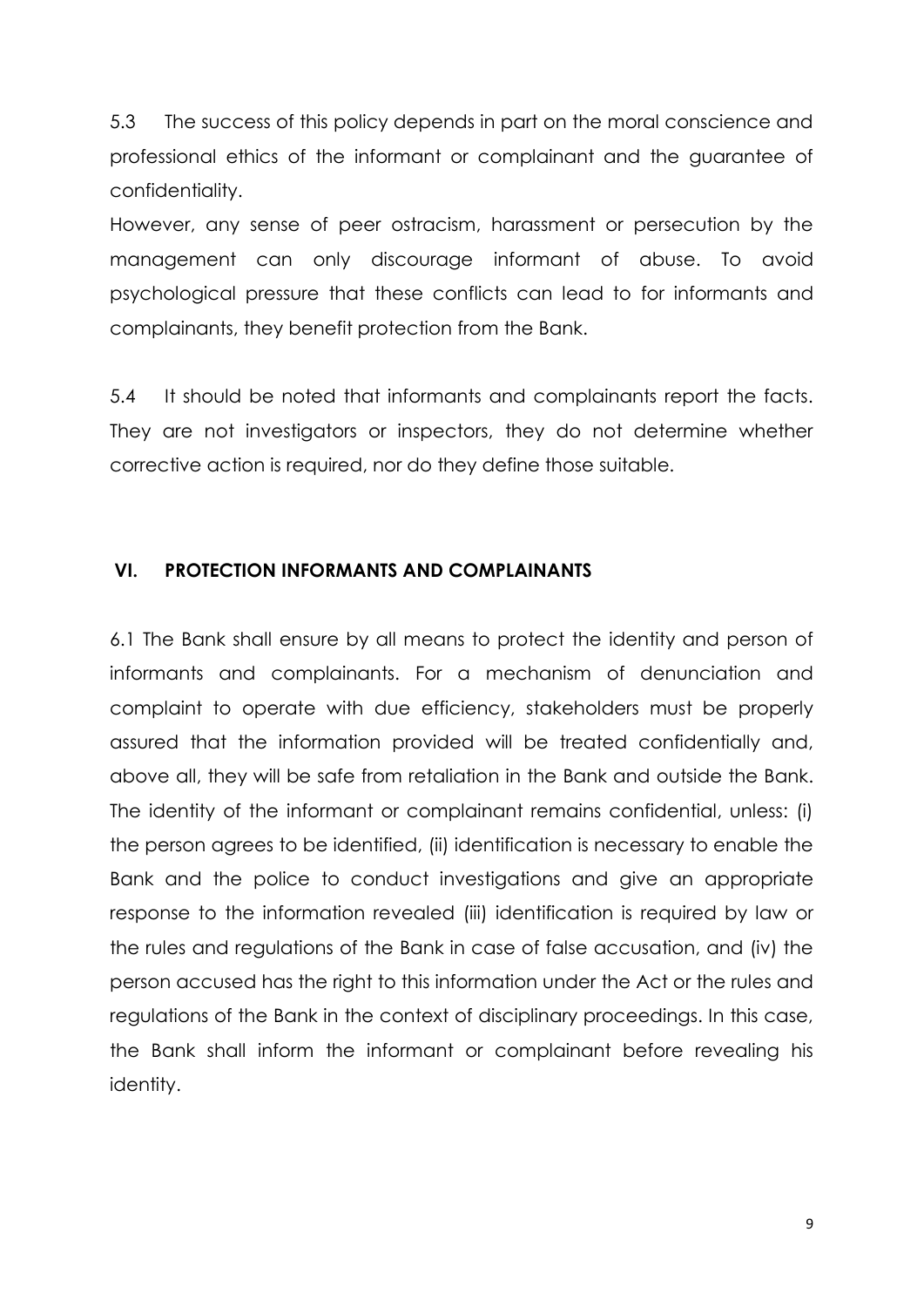6.2 No retaliation is allowed against an informant or complainant. "Reprisals" means any act, direct or indirect, of discrimination, victimization, harassment or retaliation recommended or taken against an informant or complainant or of which he is threatened by anyone for revealing information under this Policy. Loan agreements and grant as well as conventions signed by the Bank as part of its activities will include clauses in agreements with which the Bank commits to reprimand any person engaged in retaliation.

6.3 The Bank may not protect external parties within the limits of its resources. However, any act of retaliation against a partner, its employees, agents or representatives from the staff of the Bank due to the information revealed by these people under the Policy is considered a failure and exposes its author to disciplinary action. If a partner of the Bank engages in retaliation, the relevant agreement will be automatically subject to immediate review and possibly to termination.

6.4 Under reserve of the provisions of this Section 6, the Bank may, depending on circumstances, use protective measures and the following sanctions:

- To the extent possible, the Investigation Bureau shall ensure the confidentiality of the identity of informants and complainants. Subject to the rules and regulations of the Bank, the Bureau of Investigation protects the identity of a person making a complaint or bears witness in an investigation;
- When a person is or is about to make a statement with the firm conviction that the contents of his statement is true on a matter within the jurisdiction of the Integrity fight against fraud and corruption Division and (DILFC), his identity is fully protected by the Bureau of Investigation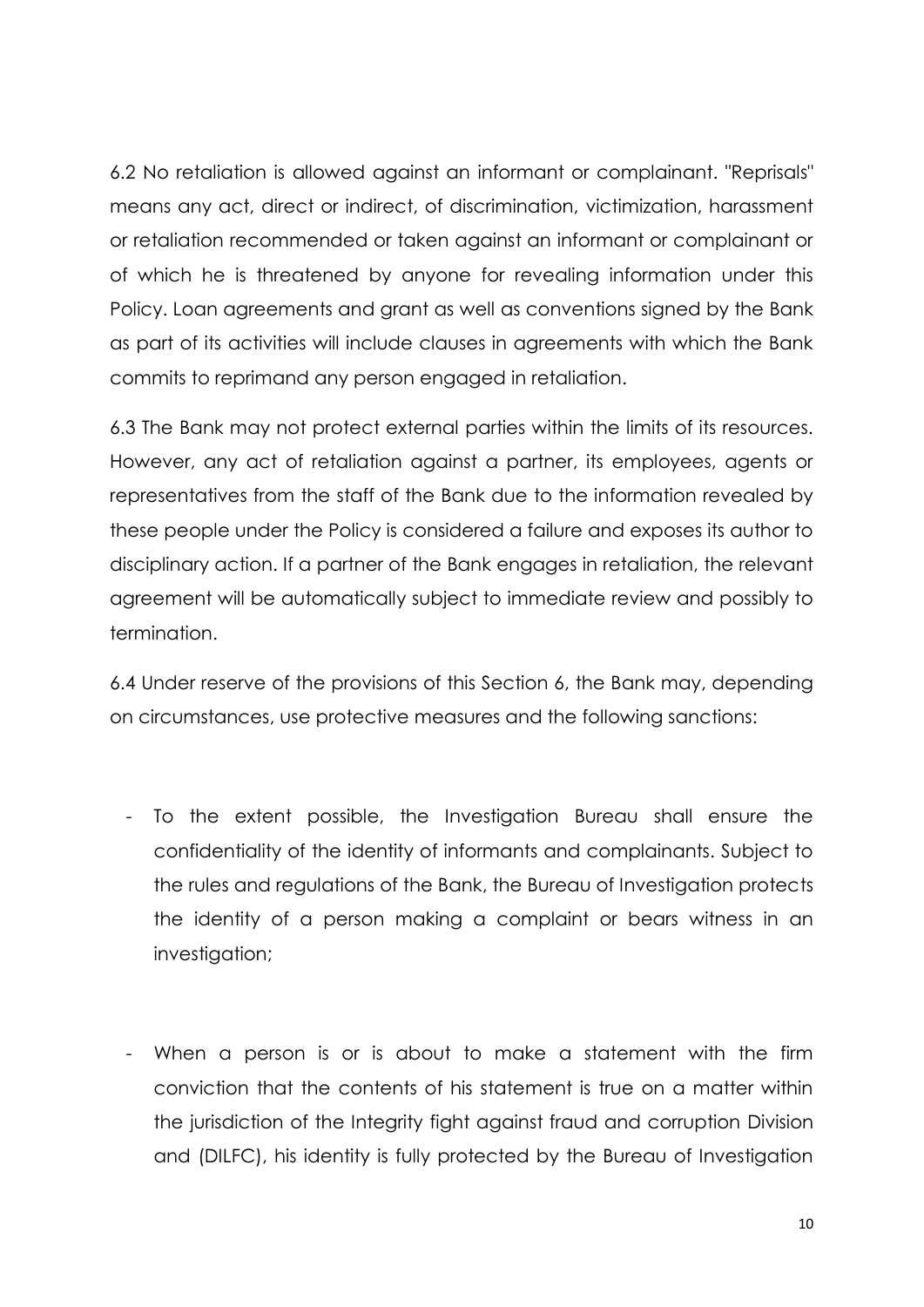from unauthorized disclosure, even in case of transfer of cases to national authorities;

- If a party external to the Bank has the firm conviction to be threatened by retaliation for aiding an investigation or audit of the Bank, the President, upon recommendation of the Bureau of Investigation, ensures that the Bank provides a reasonable and appropriate assistance for the protection of this party;
- If there is an unauthorized disclosure of the identity of an informant or a person assisting in DILFC investigations, the Investigation Bureau recommends appropriate disciplinary action in accordance with the rules and regulations the Bank.

6.5 The Bank provides employment protection. The Bank staff who makes a complaint or discloses information alleging fraud, corruption, misconduct or any other act constituting reprehensible practices knowing or having firm conviction that the information provided is true, is protected from any act of retaliation.

Based on the conclusions and recommendations of the Bureau of Investigation, the President determines the appeals available for an informant victim of retaliation acts. These appeals include, the list is not exhaustive:

- Reinstatement to the same or a similar position in pay, responsibility, advancement opportunities and job security;
- The salary arrears and benefits, taking into account the advancement and salary increases that the person would eventually obtain;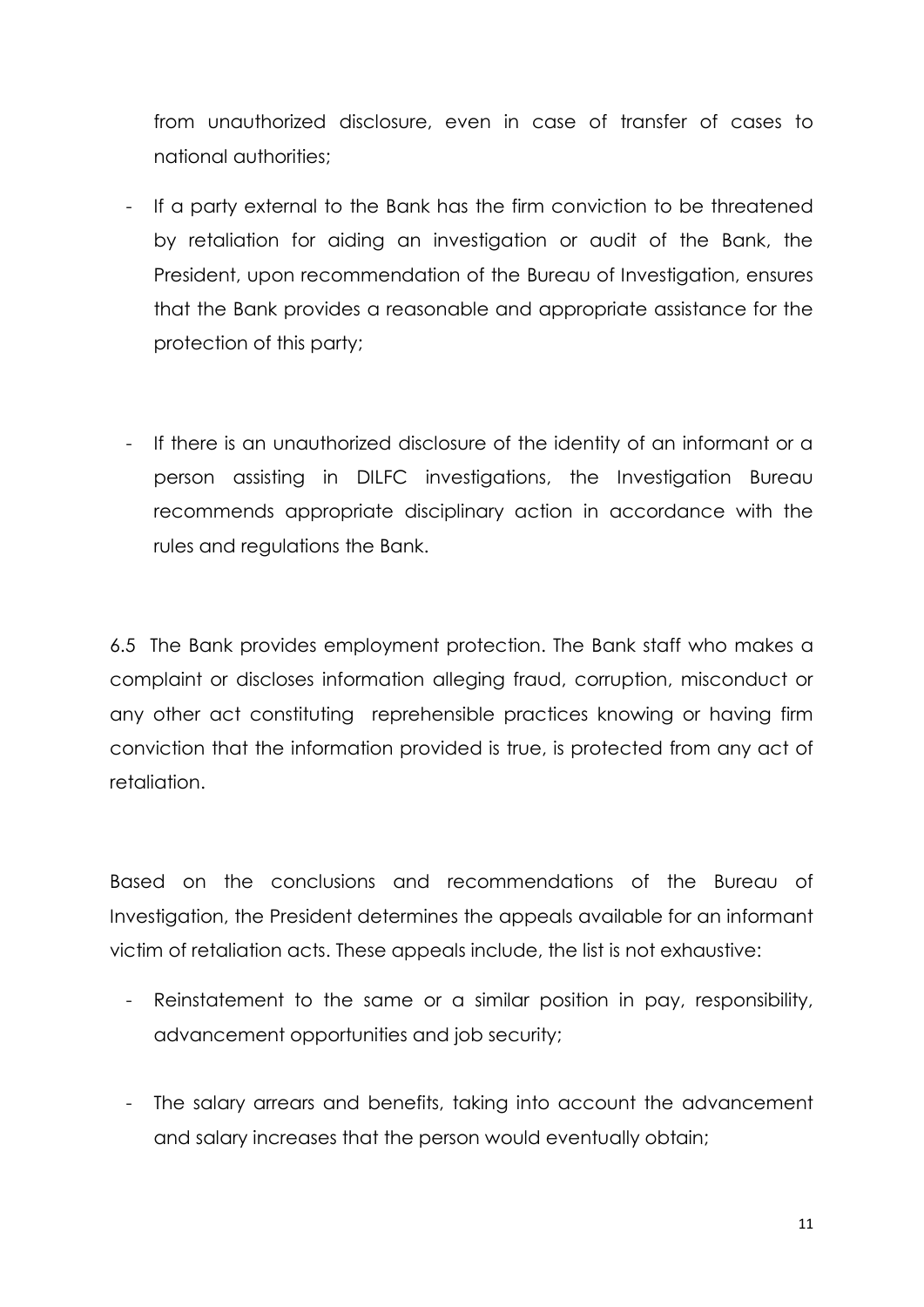- Damages and interests, including financial losses due to the retaliation of the Bank and for emotional distress, including any physical pain suffered as a result of this anxiety and related medical expenses;
- -Legal expenses such as attorneys' fees, expenses of witnesses, experts, travel expenses and other expenses related to lawsuit against retaliation. These costs should be paid automatically to the informant of abuse who succeeded;
- The transfer, at the request of the person concerned in another department of the Bank;
- The Intangible benefits, such as public recognition of the exoneration of the abuse informant and, if necessary, public recognition (including rehabilitation) for his contribution to the Bank.

6.6 In addition to the appeals listed in paragraph 6.5, the Investigation Bureau has the discretion to recommend, where appropriate, other measures:

- If there is a reasonable risk that a staff member of the Bank is personally affected or that the safety and well-being of his family are threatened, the Bureau of Investigation, on the instruction of the President of the Bank gives the staff member the status of informant and shall take, as a precaution, appropriate measures to ensure the safety of the individual and his family;
- If the Bureau of Investigation deems threatened the life of an informant, it shall immediately inform the President of the Bank who makes take immediate steps and actions to protect the informant;
- If a member of staff has suffered retaliation or is threatened of retaliation for aiding an investigation or audit, the President shall take appropriate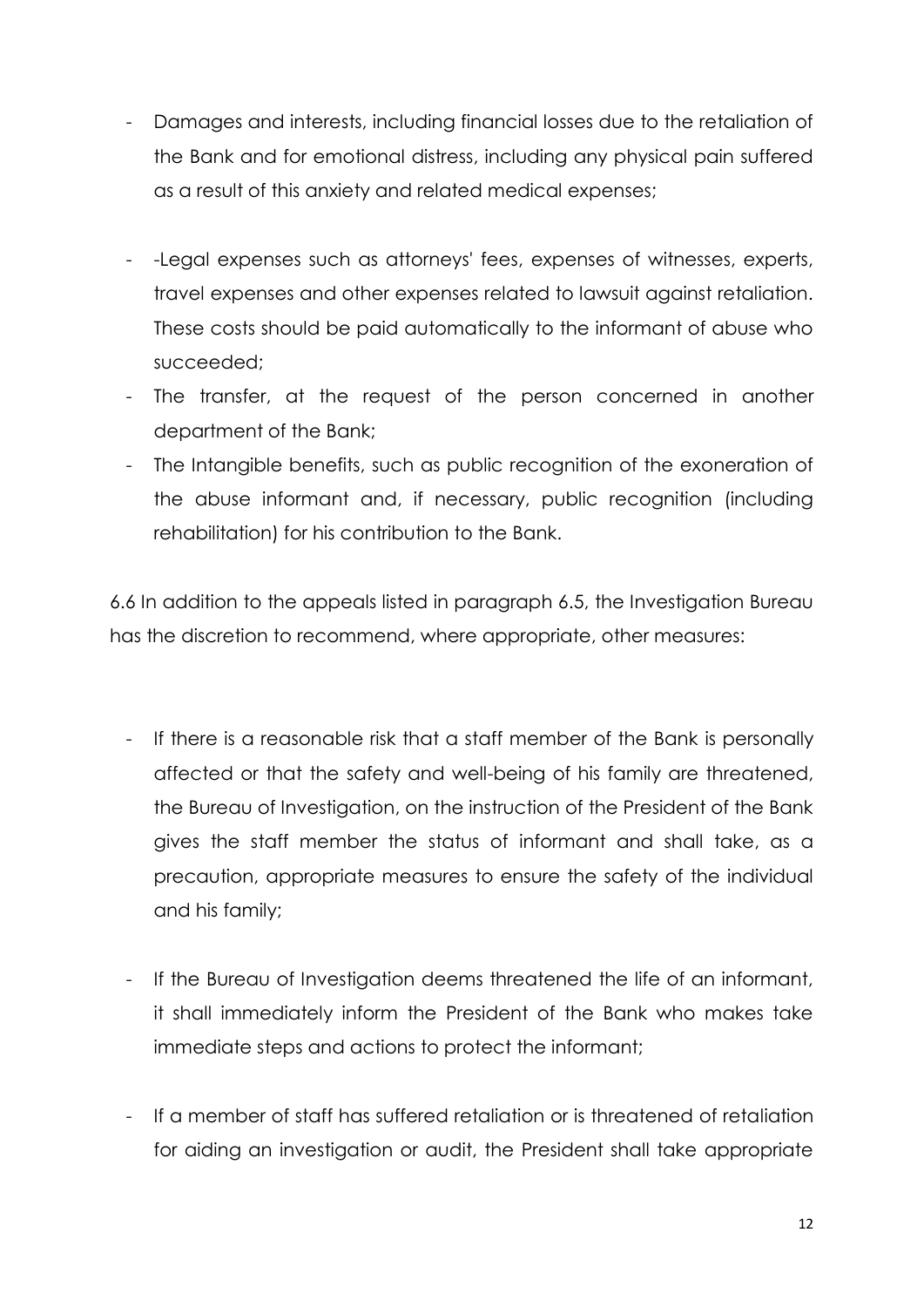measures, on the recommendation of the Bureau of Investigation to prevent such acts or prevent them from harming the staff member.

- Therefore, any staff member convinced that an act of retaliation was made against him due to his denunciation or his cooperation in an investigation or audit should contact the Head of the Investigation Bureau, by supporting his complaint by all the information and documents available.
- The Investigation Bureau shall examine urgently the evidence and make a decision or order to conduct an immediate investigation. On the recommendation of the Bureau of Investigation, the President immediately ensures the protection of the staff member concerned by any reprisals;
- If there is no need to respond to a complaint filed by an informant or complainant, but it is clear that the staff member has acted in good faith, the Investigation Bureau shall ensures that the latter does not suffer reprisals. If they are established, retaliations for information disclosed in good faith in constitute themselves a breach.
- If a staff member can prove that before the reprisals which he claims to be the object to, he had reported or was about to report to the emergency mechanism or under any other information mechanism under this Policy, a case of reprehensible practices, the Investigation Bureau recommends to the President any useful interim measure while awaiting the outcome of an investigation in good and due form, after which the Investigation Bureau shall recommend measures for final relief the informant;
- If a member of staff can prove to have been taken by mistake for an informant and has suffered reprisals as a result, he reports the case to the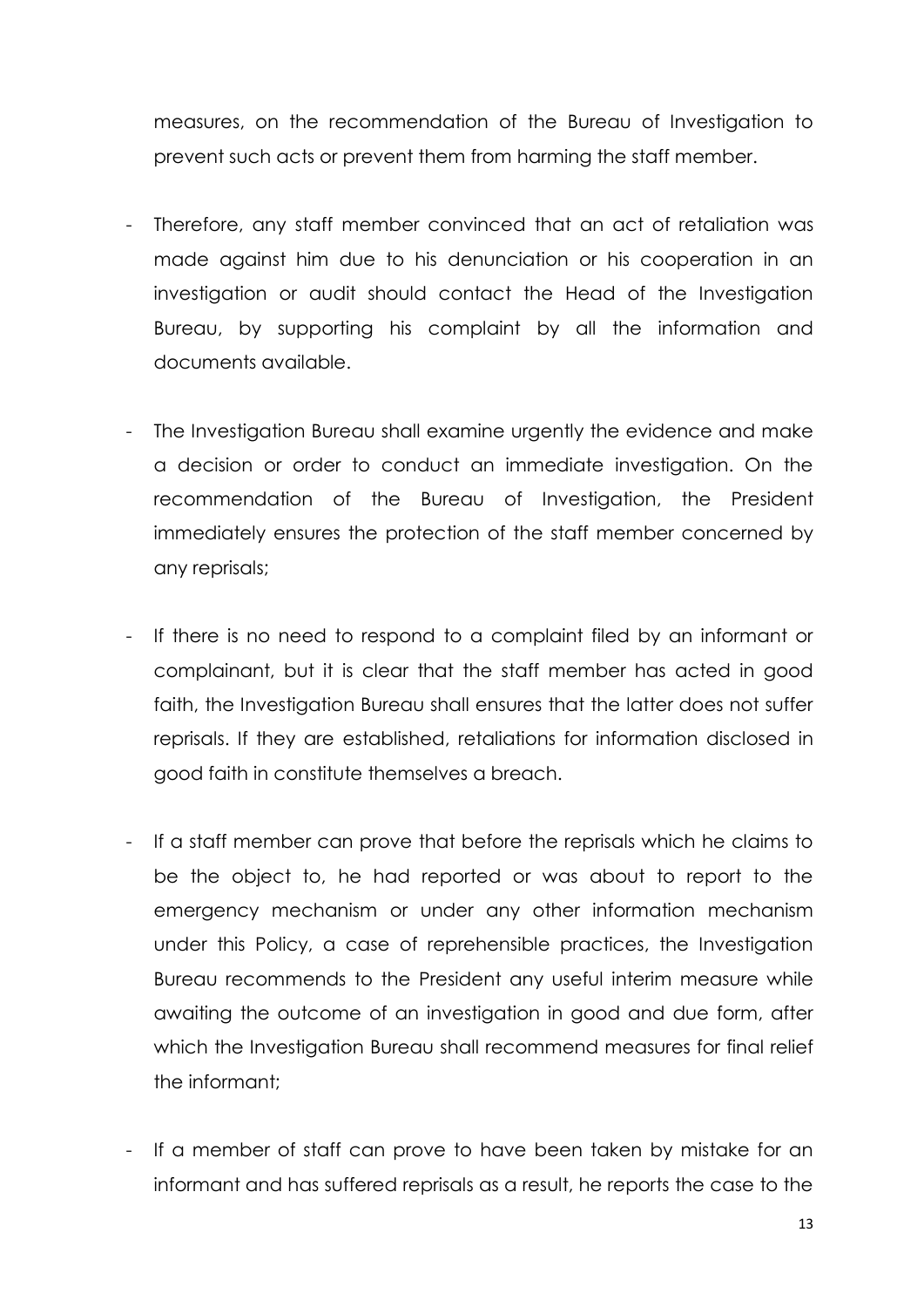Investigation Bureau with all information and records available. The Investigation Bureau shall urgently examine the evidence and recommend to the President the remedial measures that are needed;

- - If a member of staff can prove before retaliation he claims to be the object to, he had reported or was about to report a case of fraud, corruption or any other breach of the emergency number at general control or to the integrity and fight against Fraud and corruption Division, or under any other information mechanism under this policy, the employee is deemed to have met the minimum charge of the proof.
- The charge of the proof now lies with the Bank, which must prove clearly and convincingly that the action taken against the staff member responded to distinct and legitimate reasons, and did not constitute an act of retaliation or retaliation for the irregularities reported by the applicant (s);
- If the allegation of retaliation or the threat comes from the Bureau of Investigation, the complaint should be made to the President of the Bank;
- If the allegation of retaliation or the threat comes from the President, the Comptroller General shall inform the Dean of the Board of Directors and the President of the Audit Committee of the Bank;
- -Any staff member who engages in gratuitous assertions or without the firm conviction that the information provided is true is subject to disciplinary action in accordance with the Staff Rules of the Bank.

6.7 Before revealing any information about a case of fraud, corruption or other failure, the Bank staff should first use the procedures provided for in this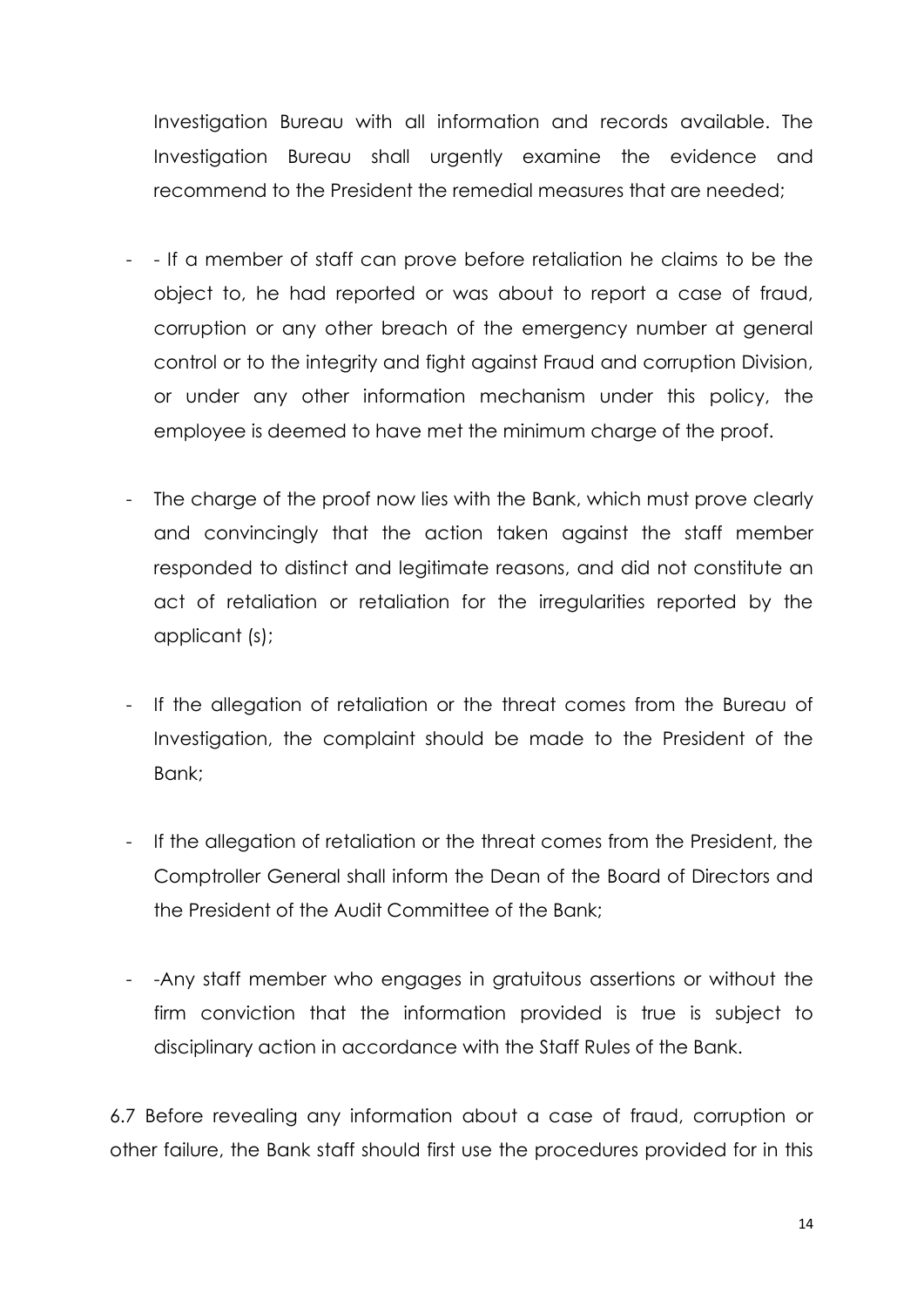Policy. Protection against retaliation for disclosing information is provided when:

- this disclosure is necessary to avoid i) a serious threat against the public health and safety, or ii) an important prejudice for the Bank's operations;
- The use of other mechanisms is not possible because, at the time of the revelation, the author has reason to believe he is at risk of retaliation from the person (s) to whom he must address under these or other mechanisms established that there are chances that the evidence relating to the failure to be hidden or destroyed if the author addresses the (in) person (s) provided (s) by the mechanisms established or that the author has already revealed in the past the same information by following these mechanisms established and the Bank has not informed in writing of the action taken on the matter within three months;
- The author does not accept from anyone no payment or other benefit for this revelation.

6.8 Public communication of information by persons outside the Bank is assessed in light of the established investigative procedures.

6.9 In accordance with the objectives of this Policy, the report of the Bureau of Investigation recommending remedial action is given to the informant.

## <span id="page-14-0"></span>**VII. DISPUTE RESOLUTION MECHANISM**

7.1 In addition to the appeal Commission under the investigation and sanction Policy, the Bank staff has a mechanism for dispute resolution, such as conciliation, in case of reprisals for disclosures made under the this Policy.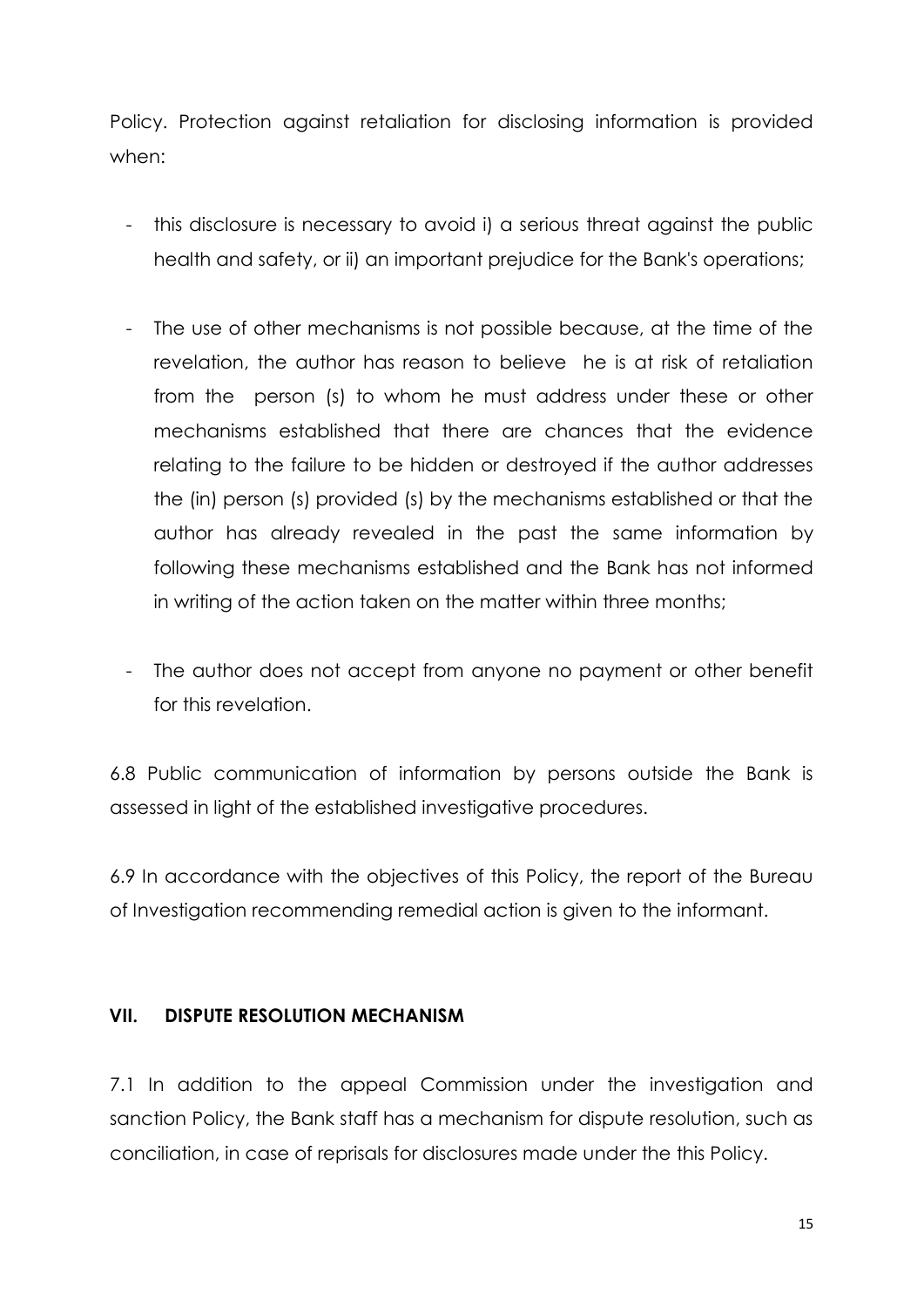Upon adoption of the Policy, the Bank will propose such an independent mechanism for resolving disputes in favor of informants. The rules to observe by an independent mechanism for dispute resolution, such as conciliation, and location will be agreed upon between the parties.

## <span id="page-15-0"></span>**VIII. VOLUNTARY DISCLOSURE PROGRAM**

8.1 The Bank encourages staff, partners, companies and individuals involved in the projects it finances to voluntarily provide information on any cases of misconduct of which they have knowledge.

Voluntary disclosure of irregularities will effectively mitigate the application of sanctions. The disclosure of such information is likely to promote or facilitate investigation and thus deter or prevent misconduct. The disclosure of information in order to simply advance an irregularity that can be detected is not taken into account under this Policy.

# <span id="page-15-1"></span>**IX. EMERGENCY MECHANISM**

The Bank provides informants and potential complainants with an emergency mechanism. The mere existence of this mechanism is itself a deterrent and firmly reminds staff that the institution is committed to the fight against corruption and fraud.